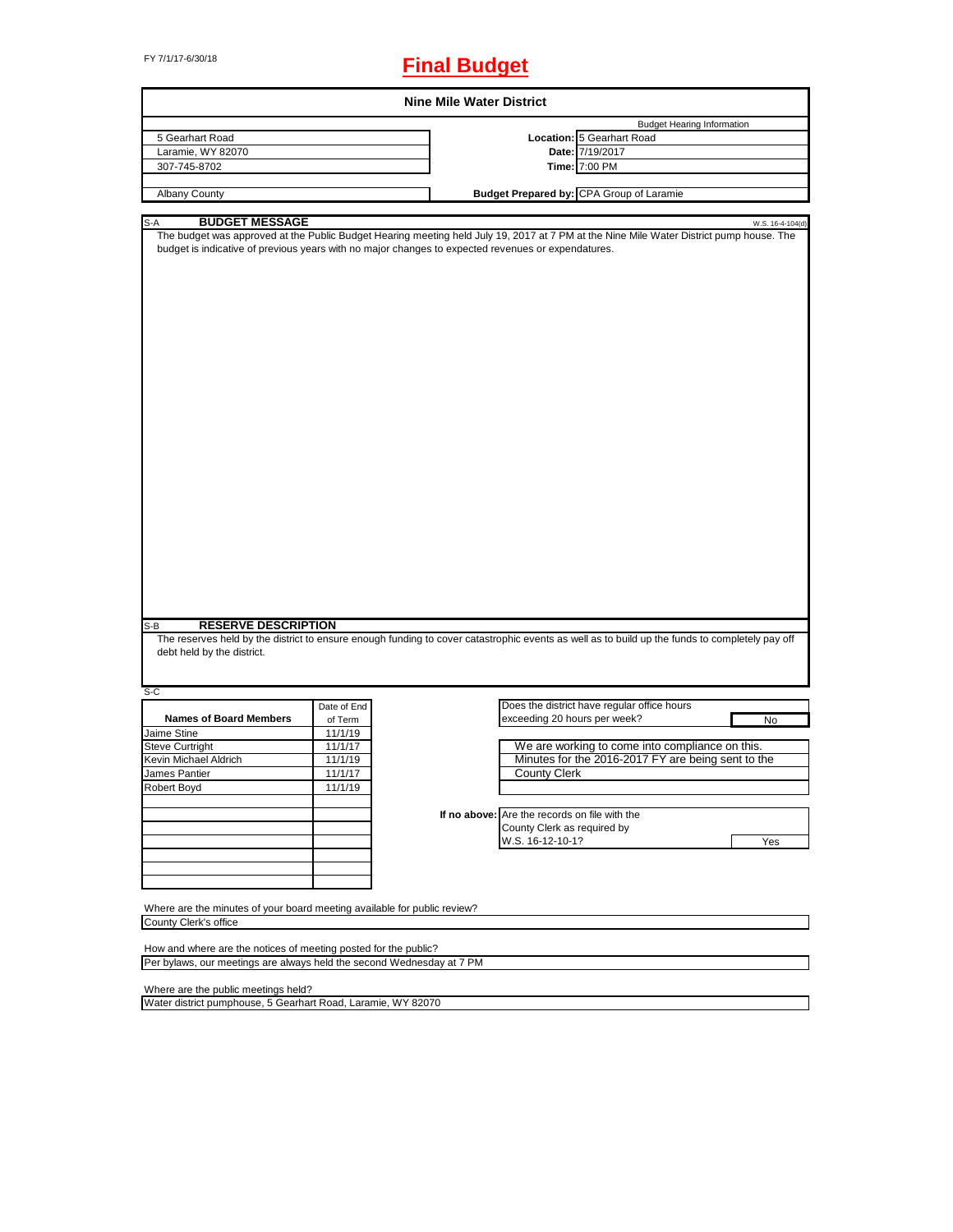# **FINAL BUDGET SUMMARY**

|       | <b>OVERVIEW</b>                                             |           | 2016-2017<br>Estimated | 2017-2018<br>Proposed | Final Approval |
|-------|-------------------------------------------------------------|-----------|------------------------|-----------------------|----------------|
|       |                                                             |           |                        |                       |                |
| $S-1$ | <b>Total Budgeted Expenditures</b>                          | \$148,590 | \$150,450              | \$142,756             | \$102,756      |
| $S-2$ | <b>Total Principal to Pay on Debt</b>                       | \$8,000   | \$8,000                | \$8,000               | \$8,000        |
| $S-3$ | <b>Total Change to Restricted Funds</b>                     | \$0       | \$0                    | \$0                   | \$0            |
|       |                                                             |           |                        |                       |                |
| $S-4$ | <b>Total General Fund and Forecasted Revenues Available</b> | \$259,088 | \$267,489              | \$272,933             | \$272,933      |
|       |                                                             |           |                        |                       |                |
| $S-5$ | <b>Amount requested from County Commissioners</b>           | \$0       | \$0 <sub>1</sub>       | \$0                   | \$0            |
|       |                                                             |           |                        |                       |                |
| $S-6$ | <b>Additional Funding Needed:</b>                           |           |                        | \$0                   | \$0            |

|                   | <b>REVENUE SUMMARY</b>                       | 2015-2016           | 2016-2017              | 2017-2018             | <b>Final Approval</b>    |
|-------------------|----------------------------------------------|---------------------|------------------------|-----------------------|--------------------------|
|                   |                                              | Actual              | Estimated              | Proposed              |                          |
| $S-7$             | <b>Operating Revenues</b>                    | \$106,899           | \$104,355              | \$102,860             | \$102,860                |
| $S-8$             | Tax levy (From the County Treasurer)         | \$0                 | \$0                    | \$0                   | \$0                      |
| $S-9$             | <b>Government Support</b>                    | \$0                 | \$0                    | \$0                   | \$0                      |
| $S-10$            | <b>Grants</b>                                | \$0                 | \$0                    | \$0                   | \$0                      |
| $S-11$            | Other County Support (Not from Co. Treas.)   | \$0                 | \$0                    | \$0                   | \$0                      |
| $S-12$            | <b>Miscellaneous</b>                         | \$426               | \$426                  | \$500                 | \$500                    |
| $S-13$            | <b>Other Forecasted Revenue</b>              | \$0                 | \$0                    | \$0                   | \$0                      |
|                   |                                              |                     |                        |                       |                          |
| $S-14$            | <b>Total Revenue</b>                         | \$107,325           | \$104,782              | \$103,360             | \$103,360                |
| FY 7/1/17-6/30/18 |                                              |                     |                        |                       | Nine Mile Water District |
|                   | <b>EXPENDITURE SUMMARY</b>                   | 2015-2016           | 2016-2017              | 2017-2018             | <b>Final Approval</b>    |
|                   |                                              | Actual              | Estimated              | Proposed              |                          |
| $S-15$            | <b>Capital Outlay</b>                        | \$0                 | \$0                    | \$0                   | \$0                      |
|                   | <b>Interest and Fees On Debt</b>             | \$9,690             | \$9,373                | \$9,020               | \$9,020                  |
| $S-16$<br>$S-17$  | <b>Administration</b>                        | \$18,292            | \$16,468               | \$17,665              | \$17,665                 |
| $S-18$            | <b>Operations</b>                            | \$53,750            | \$57,667               | \$58,300              | \$18,300                 |
| $S-19$            | <b>Indirect Costs</b>                        | \$66,858            | \$66,942               | \$57,771              | \$57,771                 |
|                   |                                              |                     |                        |                       |                          |
| $S-20$            | <b>Total Expenditures</b>                    | \$148,590           | \$150,450              | \$142,756             | \$102,756                |
|                   |                                              | 2015-2016           | 2016-2017              | 2017-2018             |                          |
|                   | <b>DEBT SUMMARY</b>                          | Actual              | Estimated              | Proposed              | <b>Final Approval</b>    |
|                   |                                              |                     |                        |                       |                          |
| $S-21$            | <b>Principal Paid on Debt</b>                | \$8,000             | \$8.000                | \$8.000               | \$8,000                  |
|                   |                                              |                     |                        |                       |                          |
|                   | <b>CASH AND INVESTMENTS</b>                  | 2015-2016<br>Actual | 2016-2017<br>Estimated | 2017-2018<br>Proposed | <b>Final Approval</b>    |
|                   |                                              |                     |                        |                       |                          |
| $S-22$            | <b>TOTAL GENERAL FUNDS</b>                   | \$151,762           | \$162,707              | \$169,573             | \$169,573                |
|                   |                                              |                     |                        |                       |                          |
|                   | <b>Summary of Reserve Funds</b>              |                     |                        |                       |                          |
| $S-23$            | <b>Beginning Balance in Reserve Accounts</b> |                     |                        |                       |                          |
| $S-24$            | a. Depreciation Reserve                      | \$0                 | \$0                    | \$0                   | \$0                      |
| $S-25$            | b. Other Reserve                             | \$0<br>\$0          | \$0<br>\$0             | \$0<br>\$0            | \$0<br>\$0               |
| $S-26$            | c. Emergency Reserve (Cash)                  |                     |                        |                       |                          |
|                   | Total Reserves (a+b+c)                       | \$0                 | \$0                    | \$0                   | \$0                      |
| $S-27$            | Amount to be added                           |                     |                        |                       |                          |
| $S-28$            | a. Depreciation Reserve                      | \$0                 | \$0                    | \$0                   | \$0                      |
| $S-29$<br>$S-30$  | b. Other Reserve                             | \$0<br>\$0          | \$0<br>\$0             | \$0<br>\$0            | \$0<br>\$0               |
|                   | c. Emergency Reserve (Cash)                  |                     |                        |                       |                          |
|                   | Total to be added (a+b+c)                    | \$0                 | \$0                    | \$0                   | \$0                      |
| $S-31$            | <b>Subtotal</b>                              | \$0                 | \$0                    | \$0                   | \$0                      |
| $S-32$            | Less Total to be spent                       | \$0                 | \$0                    | \$0                   | \$0                      |
| $S-33$            | TOTAL RESERVES AT END OF FISCAL YEAR         | \$0                 | \$0                    | \$0                   | \$0                      |
|                   |                                              |                     |                        |                       | <b>End of Summarv</b>    |

*Budget Officer / District Official (if not same as "Submitted by")*

Date adopted by Special District

Laramie, WY 82070 **DISTRICT ADDRESS:** 5 Gearhart Road **PREPARED BY:** CPA Group of Laramie

**DISTRICT PHONE:** 307-745-8702

3/27/17 *Form approved by Wyoming Department of Audit, Public Funds Division Prepared in compliance with the Uniform Municipal Fiscal Procedures Act (W.S. 16-4-101 through 124) as it applies.*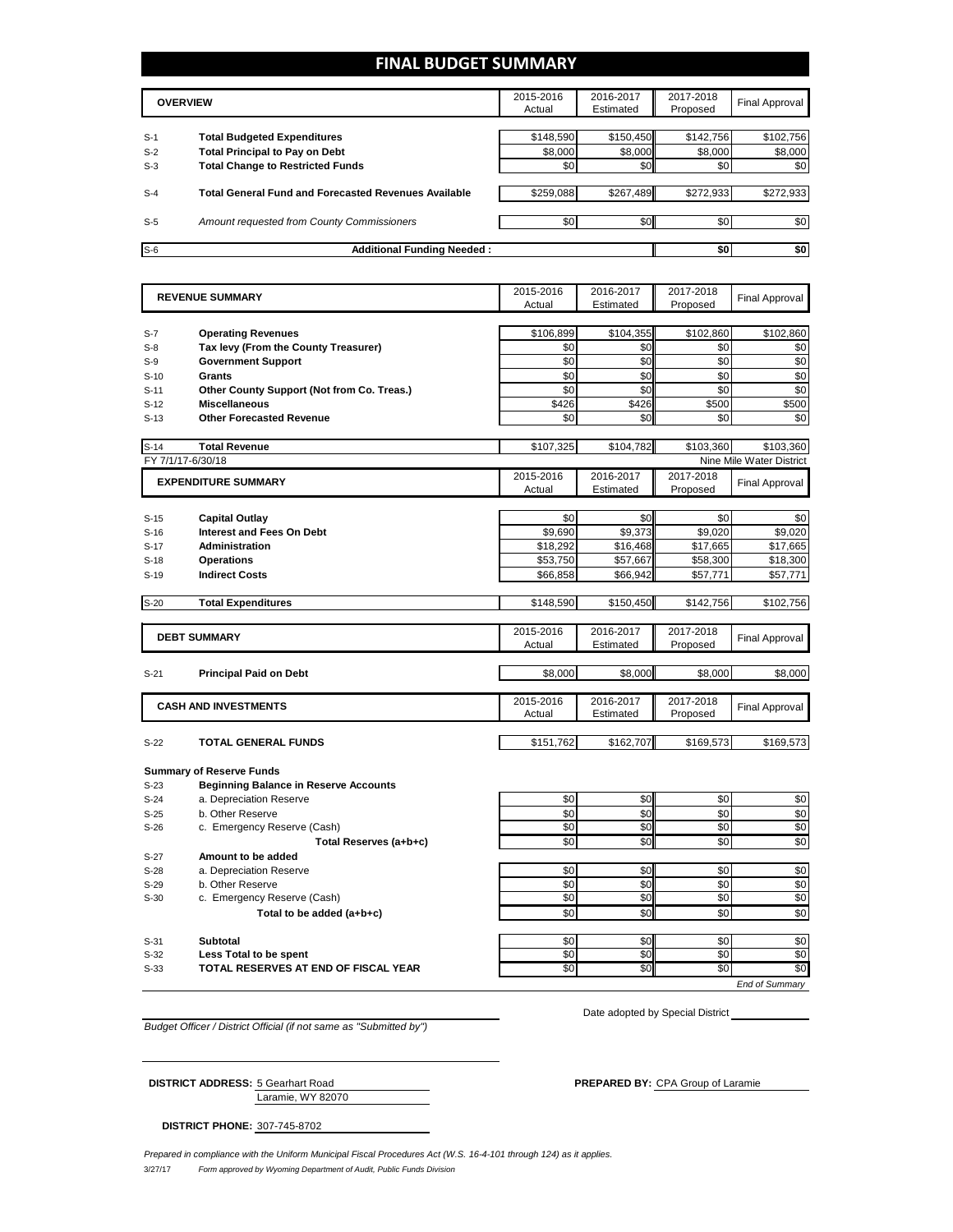# **Final Budget**

**PROPERTY TAXES AND ASSESSMENTS** Actual **R-1 Property Taxes and Assessments Received** R-1.1 **Tax Levy (From the County Treasurer)**<br>R-1.2 **Other County Support NAME OF DISTRICT/BOARD**

Other County Support

| 2015-2016 | 2016-2017 | 2017-2018 | <b>Final Approval</b> |
|-----------|-----------|-----------|-----------------------|
| Actual    | Estimated | Proposed  |                       |
|           |           |           |                       |
|           |           |           |                       |
|           |           |           |                       |
|           |           |           |                       |

**FORECASTED REVENUE**

|           |                                              | 2015-2016<br>Actual   | 2016-2017<br>Estimated | 2017-2018<br>Proposed | <b>Final Approval</b> |
|-----------|----------------------------------------------|-----------------------|------------------------|-----------------------|-----------------------|
| $R-2$     | <b>Revenues from Other Governments</b>       |                       |                        |                       |                       |
| $R - 2.1$ | State Aid                                    |                       |                        |                       |                       |
| $R-2.2$   | Additional County Aid (non-treasurer)        |                       |                        |                       |                       |
| $R-2.3$   | City (or Town) Aid                           |                       |                        |                       |                       |
| $R - 2.4$ | Other (Specify)                              |                       |                        |                       |                       |
| $R - 2.5$ | <b>Total Government Support</b>              | \$0                   | \$0                    | \$0                   | \$0                   |
| $R-3$     | <b>Operating Revenues</b>                    |                       |                        |                       |                       |
| $R - 3.1$ | <b>Customer Charges</b>                      | \$64,339              | \$58,923               | \$58,860              | \$58,860              |
| $R - 3.2$ | Sales of Goods or Services                   | \$42,560              | \$45,432               | \$44,000              | \$44,000              |
| $R - 3.3$ | <b>Other Assessments</b>                     |                       |                        |                       |                       |
| $R - 3.4$ | <b>Total Operating Revenues</b>              | \$106,899             | \$104,355              | \$102,860             | \$102,860             |
| $R-4$     | Grants                                       |                       |                        |                       |                       |
| $R - 4.1$ | <b>Direct Federal Grants</b>                 |                       |                        |                       |                       |
| $R - 4.2$ | <b>Federal Grants thru State Agencies</b>    |                       |                        |                       |                       |
| $R - 4.3$ | <b>Grants from State Agencies</b>            |                       |                        |                       |                       |
| $R - 4.4$ | <b>Total Grants</b>                          | \$0                   | \$0                    | \$0                   | \$0                   |
| $R-5$     | <b>Miscellaneous Revenue</b>                 |                       |                        |                       |                       |
| $R-5.1$   | Interest                                     | \$426                 | \$426                  | \$500                 | \$500                 |
| $R-5.2$   | Other: Specify                               |                       |                        |                       |                       |
| $R - 5.3$ | Other: Additional                            |                       |                        |                       |                       |
| $R-5.4$   | <b>Total Miscellaneous</b>                   | \$426                 | \$426                  | \$500                 | \$500                 |
| $R - 5.5$ | <b>Total Forecasted Revenue</b>              | $\overline{$107,325}$ | \$104,782              | \$103,360             | \$103,360             |
| $R-6$     | <b>Other Forecasted Revenue</b>              |                       |                        |                       |                       |
| $R - 6.1$ | a. Other past due-as estimated by Co. Treas. |                       |                        |                       |                       |
| $R-6.2$   | b. Other forecasted revenue (specify):       |                       |                        |                       |                       |
| $R-6.3$   |                                              |                       |                        |                       |                       |
| $R-6.4$   |                                              |                       |                        |                       |                       |
| $R-6.5$   |                                              |                       |                        |                       |                       |
| $R-6.6$   | Total Other Forecasted Revenue (a+b)         | $\overline{30}$       | \$0                    | \$0                   | \$0                   |

#### **FYE** 6/30/2018

Nine Mile Water District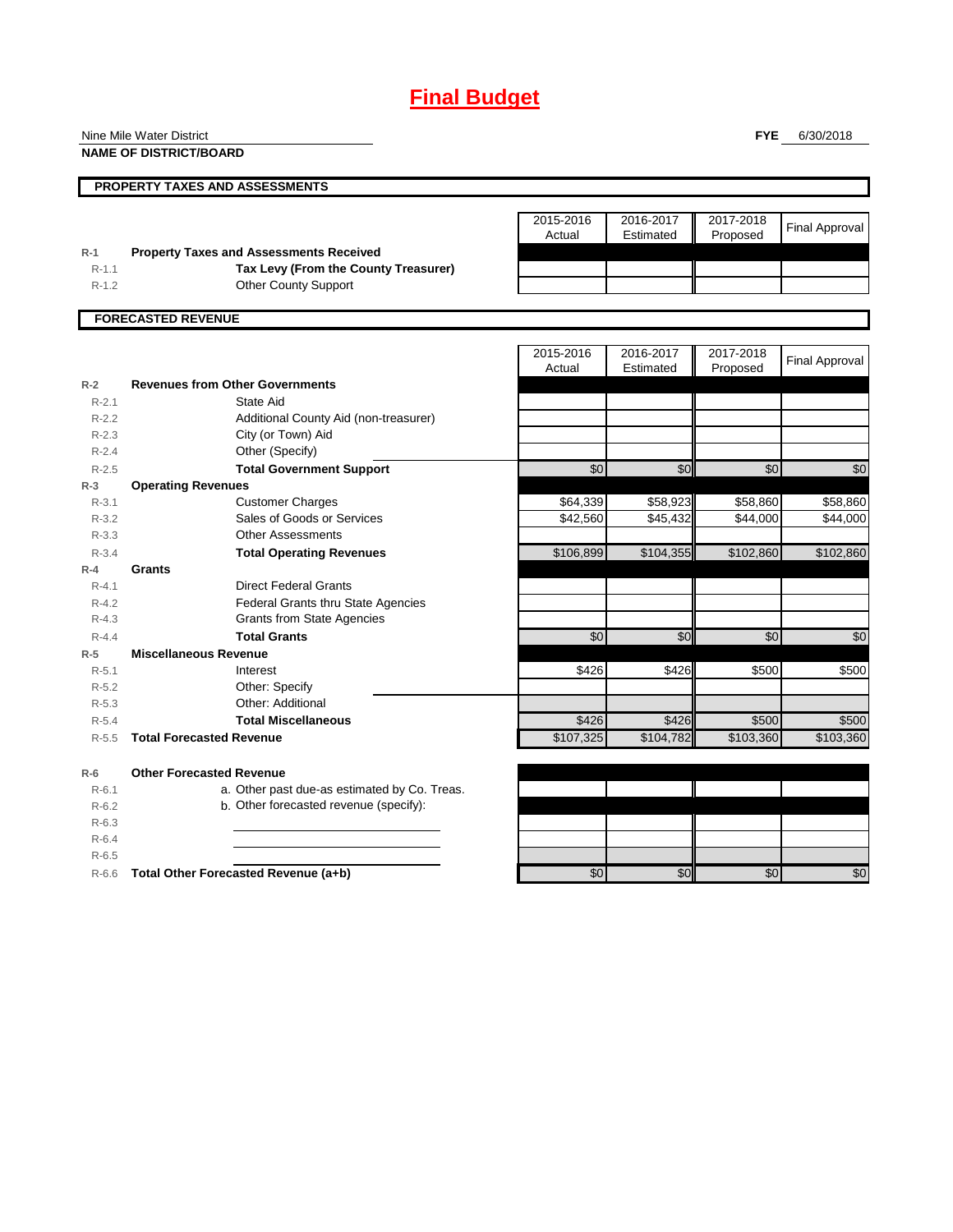# **CAPITAL OUTLAY BUDGET**

| E-1       | <b>Capital Outlay</b> |                         |
|-----------|-----------------------|-------------------------|
| $E - 1.1$ |                       | Real Property           |
| $F-12$    |                       | Vehicles                |
| $F-1.3$   |                       | <b>Office Equipment</b> |
| $F-14$    |                       | Other (Specify)         |
| $E - 1.5$ |                       |                         |
| $E - 1.6$ |                       |                         |
| $E - 1.7$ |                       |                         |
| $E-1.8$   | TOTAL CAPITAL OUTLAY  |                         |

|           |                             |                      | 2015-2016<br>Actual | 2016-2017<br>Estimated | 2017-2018<br>Proposed | Final Approval |
|-----------|-----------------------------|----------------------|---------------------|------------------------|-----------------------|----------------|
|           | <b>Capital Outlay</b>       |                      |                     |                        |                       |                |
| $E-1.1$   |                             | <b>Real Property</b> |                     |                        |                       |                |
| $E-1.2$   |                             | Vehicles             |                     |                        |                       |                |
| $E-1.3$   |                             | Office Equipment     |                     |                        |                       |                |
| $E - 1.4$ |                             | Other (Specify)      |                     |                        |                       |                |
| $E-1.5$   |                             |                      |                     |                        |                       |                |
| $E-1.6$   |                             |                      |                     |                        |                       |                |
| $E - 1.7$ |                             |                      |                     |                        |                       |                |
| $E-1.8$   | <b>TOTAL CAPITAL OUTLAY</b> |                      | \$0                 | \$0                    | \$0                   | \$0            |

#### **ADMINISTRATION BUDGET**

|           |                                      |                                 | Actual   | Estimated |
|-----------|--------------------------------------|---------------------------------|----------|-----------|
| $E-2$     | <b>Personnel Services</b>            |                                 |          |           |
| $E - 2.1$ |                                      | Administrator                   |          |           |
| $E - 2.2$ |                                      | Secretary                       |          |           |
| $E - 2.3$ |                                      | Clerical                        |          |           |
| $E - 2.4$ |                                      | Other (Specify)                 |          |           |
| $E - 2.5$ |                                      |                                 |          |           |
| $E - 2.6$ |                                      |                                 |          |           |
| $E - 2.7$ |                                      |                                 |          |           |
| $E-3$     | <b>Board Expenses</b>                |                                 |          |           |
| $E - 3.1$ |                                      | Travel                          |          |           |
| $E - 3.2$ |                                      | Mileage                         |          |           |
| $E - 3.3$ |                                      | Other (Specify)                 |          |           |
| $E - 3.4$ |                                      | <b>Board Meeting Expense</b>    | \$794    | \$435     |
| $E - 3.5$ |                                      |                                 |          |           |
| $E - 3.6$ |                                      |                                 |          |           |
| $E-4$     | <b>Contractual Services</b>          |                                 |          |           |
| $E - 4.1$ |                                      | Legal                           | \$909    |           |
| $E - 4.2$ |                                      | Accounting/Auditing             | \$15,639 | \$14,941  |
| $E - 4.3$ |                                      | Other (Specify)                 |          |           |
| $E - 4.4$ |                                      | Other Professional Expen        |          | \$0       |
| $E - 4.5$ |                                      |                                 |          |           |
| $E - 4.6$ |                                      |                                 |          |           |
| $E-5$     | <b>Other Administrative Expenses</b> |                                 |          |           |
| $E - 5.1$ |                                      | <b>Office Supplies</b>          | \$304    | \$326     |
| $E - 5.2$ |                                      | Office equipment, rent & repair |          |           |
| $E - 5.3$ |                                      | Education                       |          |           |
| $E - 5.4$ |                                      | Registrations                   |          |           |
| $E - 5.5$ |                                      | Other (Specify)                 |          |           |
| $E - 5.6$ |                                      | Copying                         | \$0      | \$89      |
| $E - 5.7$ |                                      | Postage                         | \$646    | \$677     |
| $E - 5.8$ |                                      |                                 |          |           |
| $E-6$     | <b>TOTAL ADMINISTRATION</b>          |                                 | \$18,292 | \$16,468  |

|           |                                      | 2015-2016<br>Actual | 2016-2017<br>Estimated | 2017-2018<br>Proposed | <b>Final Approval</b> |
|-----------|--------------------------------------|---------------------|------------------------|-----------------------|-----------------------|
| $E-2$     | <b>Personnel Services</b>            |                     |                        |                       |                       |
| $E - 2.1$ | Administrator                        |                     |                        |                       |                       |
| $E - 2.2$ | Secretary                            |                     |                        |                       |                       |
| $E - 2.3$ | Clerical                             |                     |                        |                       |                       |
| $E - 2.4$ | Other (Specify)                      |                     |                        |                       |                       |
| $E - 2.5$ |                                      |                     |                        |                       |                       |
| $E - 2.6$ |                                      |                     |                        |                       |                       |
| $E - 2.7$ |                                      |                     |                        |                       |                       |
| $E-3$     | <b>Board Expenses</b>                |                     |                        |                       |                       |
| $E - 3.1$ | Travel                               |                     |                        |                       |                       |
| $E - 3.2$ | Mileage                              |                     |                        |                       |                       |
| $E - 3.3$ | Other (Specify)                      |                     |                        |                       |                       |
| $E - 3.4$ | <b>Board Meeting Expense</b>         | \$794               | \$435                  | \$500                 | \$500                 |
| $E - 3.5$ |                                      |                     |                        |                       |                       |
| $E - 3.6$ |                                      |                     |                        |                       |                       |
| $E-4$     | <b>Contractual Services</b>          |                     |                        |                       |                       |
| $E - 4.1$ | Legal                                | \$909               |                        |                       |                       |
| $E - 4.2$ | Accounting/Auditing                  | \$15,639            | \$14,941               | \$16,000              | \$16,000              |
| $E - 4.3$ | Other (Specify)                      |                     |                        |                       |                       |
| $E - 4.4$ | Other Professional Expen             |                     | \$0                    |                       |                       |
| $E - 4.5$ |                                      |                     |                        |                       |                       |
| $E-4.6$   |                                      |                     |                        |                       |                       |
| $E-5$     | <b>Other Administrative Expenses</b> |                     |                        |                       |                       |
| $E - 5.1$ | <b>Office Supplies</b>               | \$304               | \$326                  | \$350                 | \$350                 |
| $E - 5.2$ | Office equipment, rent & repair      |                     |                        |                       |                       |
| $E - 5.3$ | Education                            |                     |                        |                       |                       |
| $E - 5.4$ | Registrations                        |                     |                        |                       |                       |
| $E-5.5$   | Other (Specify)                      |                     |                        |                       |                       |
| $E-5.6$   | Copying                              | \$0                 | \$89                   | \$90                  | \$90                  |
| $E - 5.7$ | Postage                              | \$646               | \$677                  | \$725                 | \$725                 |
| $E - 5.8$ |                                      |                     |                        |                       |                       |
| $E-6$     | <b>TOTAL ADMINISTRATION</b>          | \$18,292            | \$16,468               | \$17,665              | \$17,665              |
|           |                                      |                     |                        |                       |                       |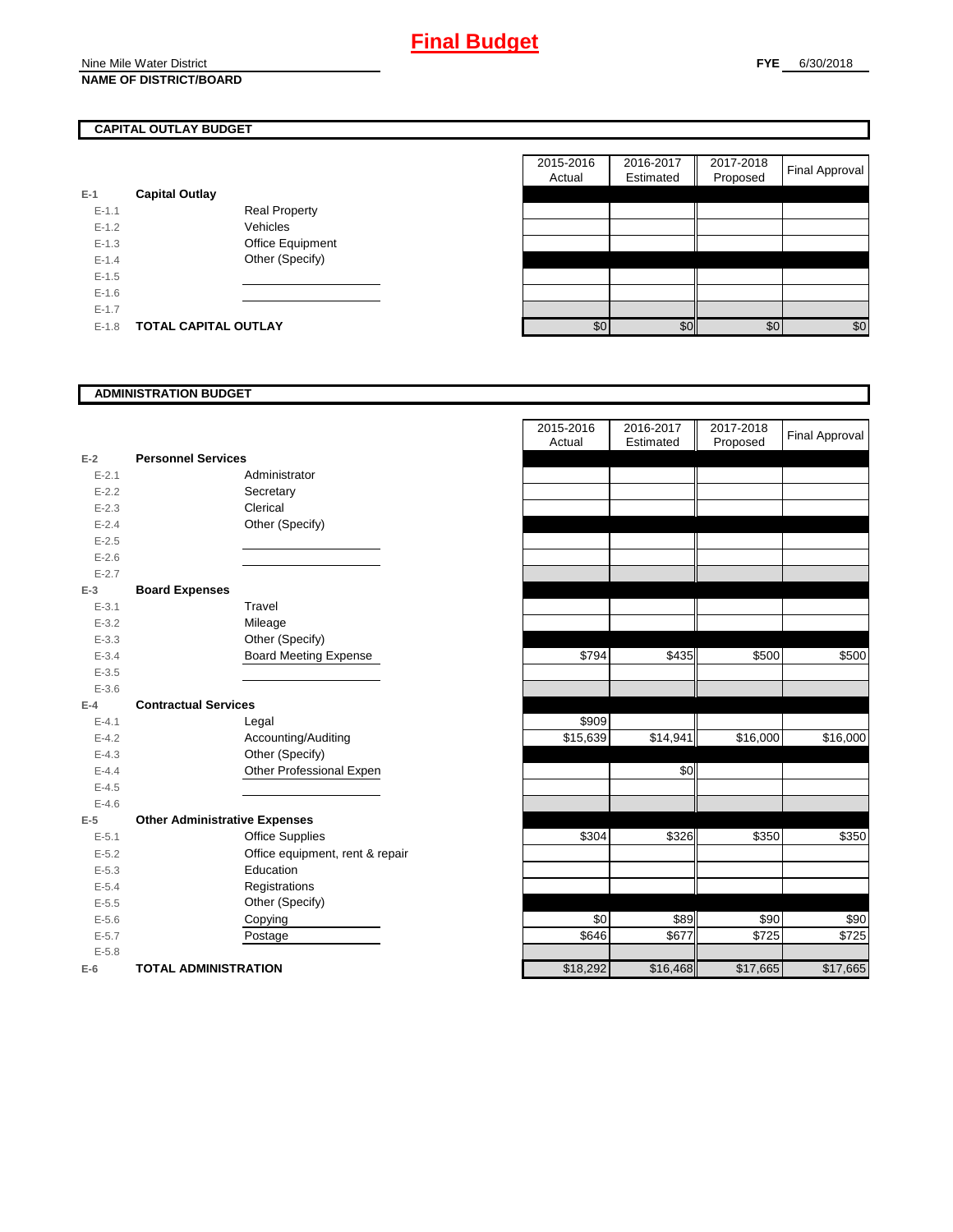Nine Mile Water District

# **OPERATIONS BUDGET**

| $E-7$     | <b>Personnel Services</b>              |          |          |          |
|-----------|----------------------------------------|----------|----------|----------|
| $E - 7.1$ | Wages--Operations                      |          |          |          |
| $E - 7.2$ | Service Contracts                      |          |          |          |
| $E - 7.3$ | Other (Specify)                        |          |          |          |
| $E - 7.4$ | Contract Labor                         | \$11,618 | \$11,555 | \$11,500 |
| $E - 7.5$ |                                        |          |          |          |
| $E - 7.6$ |                                        |          |          |          |
| $E-8$     | <b>Travel</b>                          |          |          |          |
| $E - 8.1$ | Mileage                                |          |          |          |
| $E - 8.2$ | Other (Specify)                        |          |          |          |
| $E - 8.3$ | <b>Travel Expense</b>                  | \$1,861  | \$3,113  | \$3,300  |
| $E - 8.4$ |                                        |          |          |          |
| $E - 8.5$ |                                        |          |          |          |
| $E-9$     | <b>Operating supplies (List)</b>       |          |          |          |
| $E - 9.1$ | Water purchase                         | \$36,573 | \$39,493 | \$40,000 |
| $E - 9.2$ |                                        |          |          |          |
| $E - 9.3$ |                                        |          |          |          |
| $E - 9.4$ |                                        |          |          |          |
| $E - 9.5$ |                                        |          |          |          |
| $E-10$    | <b>Program Services (List)</b>         |          |          |          |
| $E-10.1$  |                                        |          |          |          |
| $E-10.2$  |                                        |          |          |          |
| $E-10.3$  |                                        |          |          |          |
| $E-10.4$  |                                        |          |          |          |
| $E-10.5$  |                                        |          |          |          |
| $E-11$    | <b>Contractual Arrangements (List)</b> |          |          |          |
| $E-11.1$  |                                        |          |          |          |
| $E-11.2$  |                                        |          |          |          |
| $E-11.3$  |                                        |          |          |          |
| $E-11.4$  |                                        |          |          |          |
| $E-11.5$  |                                        |          |          |          |
| $E-12$    | <b>Other operations (Specify)</b>      |          |          |          |
| $E-12.1$  | <b>Utilities</b>                       | \$2,942  | \$2,846  | \$2,900  |
| $E-12.2$  | Repair Expense                         | \$636    | \$540    | \$600    |
| $E-12.3$  | Misc. Operating Expense:               | \$120    | \$120    | \$0      |
| $E-12.4$  |                                        |          |          |          |
| $E-12.5$  |                                        |          |          |          |
| $E-13$    | <b>TOTAL OPERATIONS</b>                | \$53,750 | \$57,667 | \$58,300 |

|                |                                        | 2015-2016 | 2016-2017<br>Estimated | 2017-2018 | <b>Final Approval</b> |
|----------------|----------------------------------------|-----------|------------------------|-----------|-----------------------|
| $\overline{7}$ | <b>Personnel Services</b>              | Actual    |                        | Proposed  |                       |
| $E - 7.1$      | Wages--Operations                      |           |                        |           |                       |
| $E - 7.2$      | <b>Service Contracts</b>               |           |                        |           |                       |
| $E - 7.3$      | Other (Specify)                        |           |                        |           |                       |
| $E - 7.4$      | Contract Labor                         | \$11,618  | \$11,555               | \$11,500  | \$11,500              |
| $E - 7.5$      |                                        |           |                        |           |                       |
| $E - 7.6$      |                                        |           |                        |           |                       |
| 8              | <b>Travel</b>                          |           |                        |           |                       |
| $E-8.1$        | Mileage                                |           |                        |           |                       |
| $E - 8.2$      | Other (Specify)                        |           |                        |           |                       |
| $E - 8.3$      | <b>Travel Expense</b>                  | \$1,861   | \$3,113                | \$3,300   | \$3,300               |
| $E - 8.4$      |                                        |           |                        |           |                       |
| $E - 8.5$      |                                        |           |                        |           |                       |
| 9              | <b>Operating supplies (List)</b>       |           |                        |           |                       |
| $E - 9.1$      | Water purchase                         | \$36,573  | \$39,493               | \$40,000  |                       |
| $E - 9.2$      |                                        |           |                        |           |                       |
| $E - 9.3$      |                                        |           |                        |           |                       |
| $E - 9.4$      |                                        |           |                        |           |                       |
| $E - 9.5$      |                                        |           |                        |           |                       |
| 10             | <b>Program Services (List)</b>         |           |                        |           |                       |
| $E-10.1$       |                                        |           |                        |           |                       |
| $E-10.2$       |                                        |           |                        |           |                       |
| $E-10.3$       |                                        |           |                        |           |                       |
| $E-10.4$       |                                        |           |                        |           |                       |
| $E-10.5$       |                                        |           |                        |           |                       |
| $-11$          | <b>Contractual Arrangements (List)</b> |           |                        |           |                       |
| $E-11.1$       |                                        |           |                        |           |                       |
| $E-11.2$       |                                        |           |                        |           |                       |
| $E-11.3$       |                                        |           |                        |           |                       |
| $E-11.4$       |                                        |           |                        |           |                       |
| $E-11.5$       |                                        |           |                        |           |                       |
| 12             | <b>Other operations (Specify)</b>      |           |                        |           |                       |
| $E-12.1$       | <b>Utilities</b>                       | \$2,942   | \$2,846                | \$2,900   | \$2,900               |
| $E-12.2$       | Repair Expense                         | \$636     | \$540                  | \$600     | \$600                 |
| $E-12.3$       | Misc. Operating Expenses               | \$120     | \$120                  | \$0       |                       |
| $E-12.4$       |                                        |           |                        |           |                       |
| $E-12.5$       |                                        | \$53,750  | \$57.667               | \$58300   | \$18,300              |
| $13 -$         | TOTAL OPERATIONS                       |           |                        |           |                       |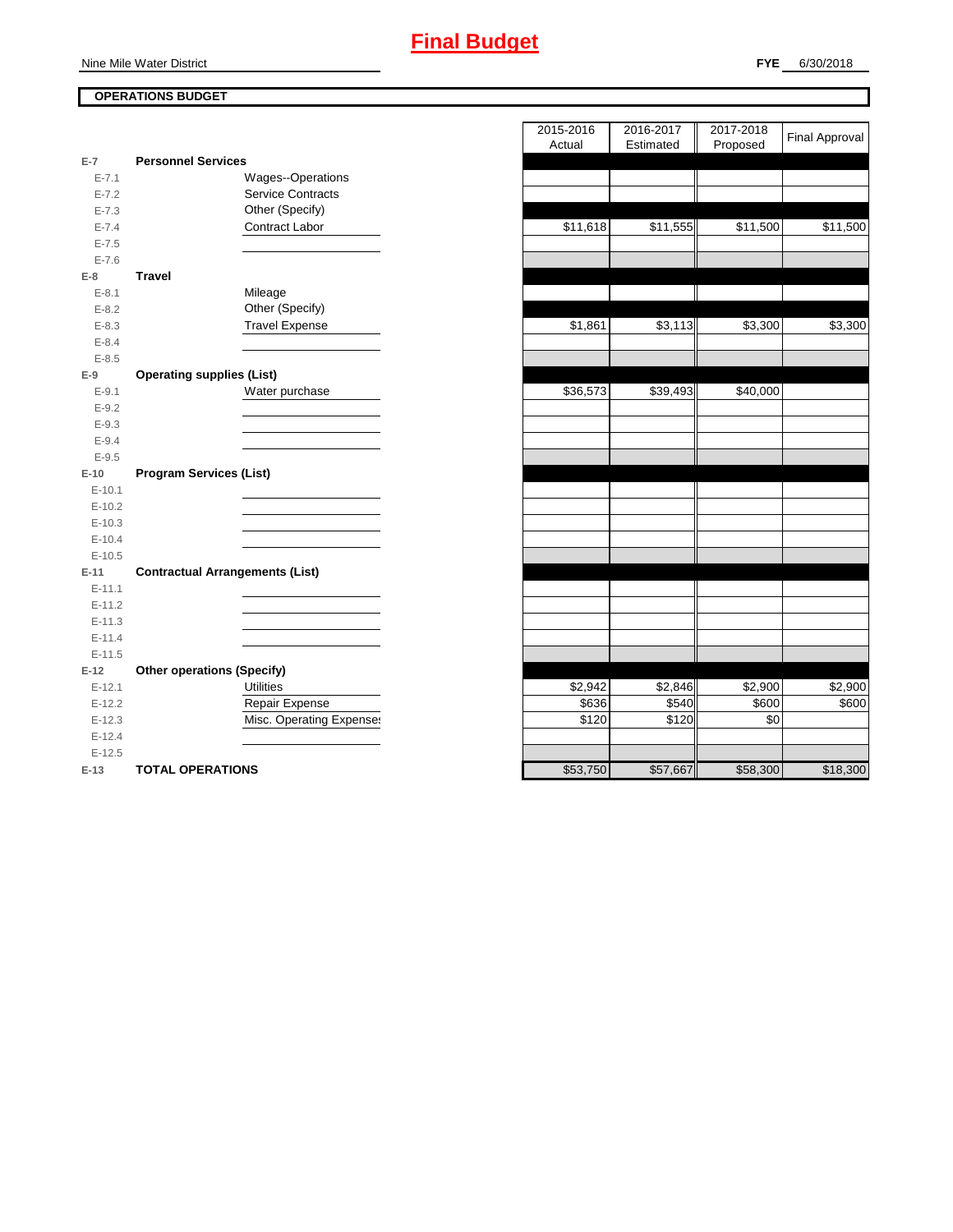

# **INDIRECT COSTS BUDGET**

| E-14 and the set of the set of the set of the set of the set of the set of the set of the set of the set of th | Insurance                    |
|----------------------------------------------------------------------------------------------------------------|------------------------------|
| $E - 14.1$                                                                                                     | Liability                    |
| $F-142$                                                                                                        | Buildings and vehicles       |
| $E-14.3$                                                                                                       | Equipment                    |
| $F-144$                                                                                                        | Other (Specify)              |
| $E-14.5$                                                                                                       |                              |
| $F-146$                                                                                                        |                              |
| $F-147$                                                                                                        |                              |
| E-15                                                                                                           | Indirect payroll costs:      |
| $E-15.1$                                                                                                       | FICA (Social Security) taxes |
| $F-152$                                                                                                        | <b>Workers Compensation</b>  |
| $E-15.3$                                                                                                       | <b>Unemployment Taxes</b>    |
| $E-15.4$                                                                                                       | Retirement                   |
| $E-15.5$                                                                                                       | Health Insurance             |
| $E - 15.6$                                                                                                     | Other (Specify)              |
| $E-15.7$                                                                                                       |                              |
| $E-15.8$                                                                                                       |                              |
| $E-15.9$                                                                                                       |                              |
| $E-16$                                                                                                         | <b>Depreciation Expenses</b> |
| $E-17$                                                                                                         | <b>TOTAL INDIRECT COSTS</b>  |

|          |                              | 2015-2016<br>Actual | 2016-2017<br>Estimated | 2017-2018<br>Proposed | Final Approval |
|----------|------------------------------|---------------------|------------------------|-----------------------|----------------|
| $E-14$   | <b>Insurance</b>             |                     |                        |                       |                |
| $E-14.1$ | Liability                    | \$974               | \$1,058                | \$1,100               | \$1,100        |
| $E-14.2$ | Buildings and vehicles       |                     |                        |                       |                |
| $E-14.3$ | Equipment                    |                     |                        |                       |                |
| $E-14.4$ | Other (Specify)              |                     |                        |                       |                |
| $E-14.5$ |                              |                     |                        |                       |                |
| $E-14.6$ |                              |                     |                        |                       |                |
| $E-14.7$ |                              |                     |                        |                       |                |
| $E-15$   | Indirect payroll costs:      |                     |                        |                       |                |
| $E-15.1$ | FICA (Social Security) taxes |                     |                        |                       |                |
| $E-15.2$ | <b>Workers Compensation</b>  |                     |                        |                       |                |
| $E-15.3$ | <b>Unemployment Taxes</b>    |                     |                        |                       |                |
| $E-15.4$ | Retirement                   |                     |                        |                       |                |
| $E-15.5$ | <b>Health Insurance</b>      |                     |                        |                       |                |
| $E-15.6$ | Other (Specify)              |                     |                        |                       |                |
| $E-15.7$ |                              |                     |                        |                       |                |
| $E-15.8$ |                              |                     |                        |                       |                |
| $E-15.9$ |                              |                     |                        |                       |                |
| $E-16$   | <b>Depreciation Expenses</b> | \$65,884            | \$65,884               | \$56,671              | \$56,671       |
| $E-17$   | <b>TOTAL INDIRECT COSTS</b>  | \$66,858            | \$66,942               | \$57,771              | \$57,771       |

#### **DEBT SERVICE BUDGET**

|         |                     | 2015-2016 | 2016-2017 | 2017-2018 |                       |
|---------|---------------------|-----------|-----------|-----------|-----------------------|
|         |                     | Actual    | Estimated | Proposed  | <b>Final Approval</b> |
| $D-1$   | <b>Debt Service</b> |           |           |           |                       |
| $D-1.1$ | Principal           | \$8,000   | \$8.000   | \$8,000   | \$8,000               |
| $D-1.2$ | Interest            | \$9,690   | \$9,373   | \$9,020   | \$9,020               |
| $D-1.3$ | Fees                |           |           |           |                       |
| $D-2$   | TOTAL DEBT SERVICE  | \$17,690  | \$17,373  | \$17,020  | \$17,020              |